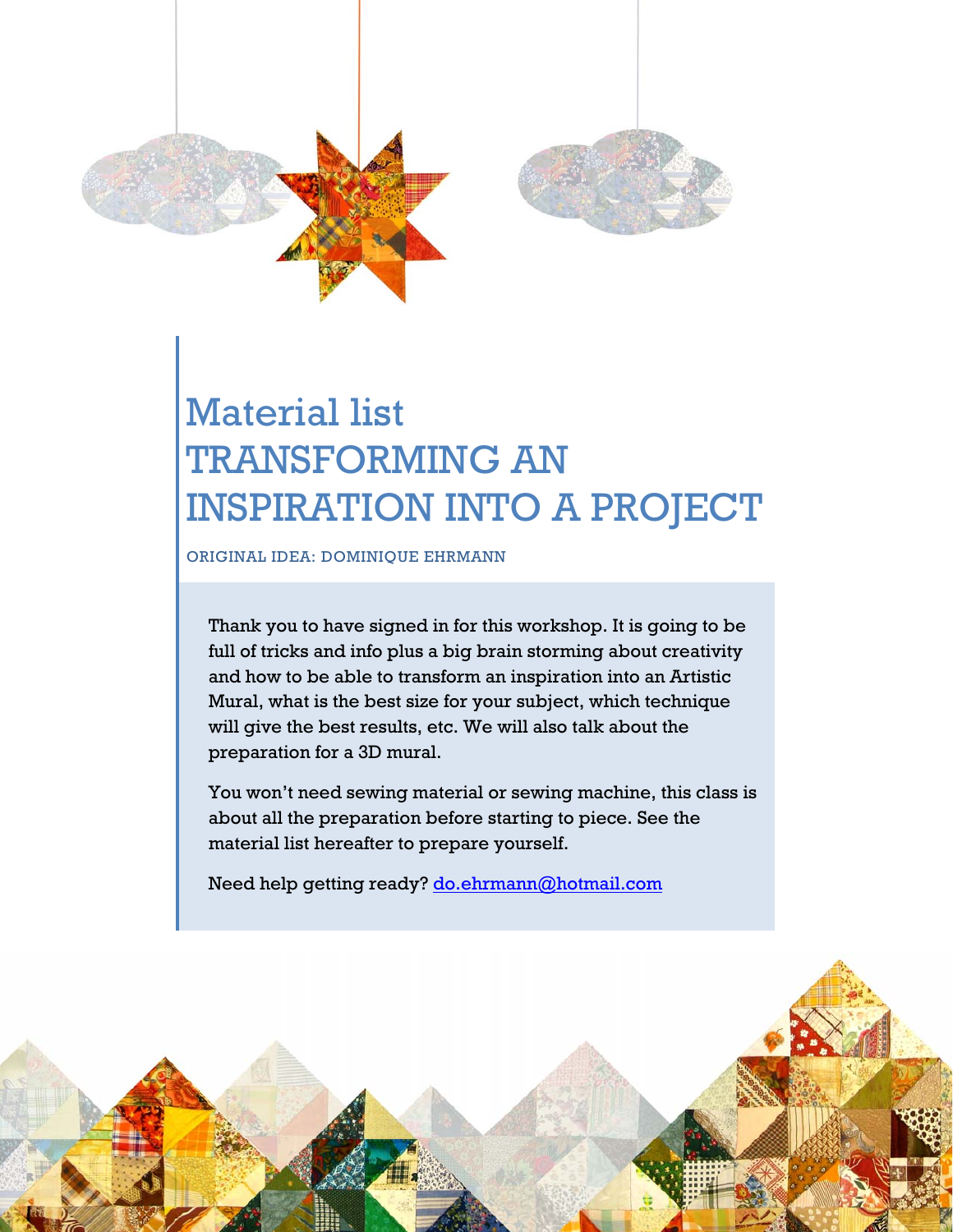## **MATERIAL LIST**

- $\div$  1 (or more than 1), picture, drawing or printed image from Google or any kind of book or other medium that inspires you. Print it to a reasonable size to be able to work with. If you are confident about your subject, and if it is possible for you, enlarge it to the real size you want. Example: If the picture or drawing you have is 4" x 6" and you want the final artistic project to be 24" x 36", enlarge it to that last size.
- $\cdot \cdot$  It is expensive to enlarge full color but if it is a picture or a drawing it may be possible to have small full color picture or drawing and a black and white enlarge picture or drawing.
- $\div$  Paper to add personal notes, and prepare the steps list. Pencil or pen, eraser and pencil sharpener.
- $\div$  Grid graphic paper 4 squares per inch can be useful.  $8\frac{1}{2}$ " x 11" or 11" x 14".
- $\div$  Freezer paper that will be use to draw and to trace patterns if needed. Bring your roll, you may need a few yards during the workshop.
- Cello paper (flower see trough wrapping paper) sold in retail store, wrapping department or in office stores like Staples or Office Depot or see





trough plastic table cloth sold in fabric store by the yard, pick the light wt it is strong enough and cheaper.

- $\hat{P}$  The size you will need: Big enough to cover the whole drawing or picture you will bring.
- $\div$  Black Sharpie brand permanent marker, ultra fine point. It will be use to transfer important lines from you drawing or picture to the cello paper or plastic table cloth.